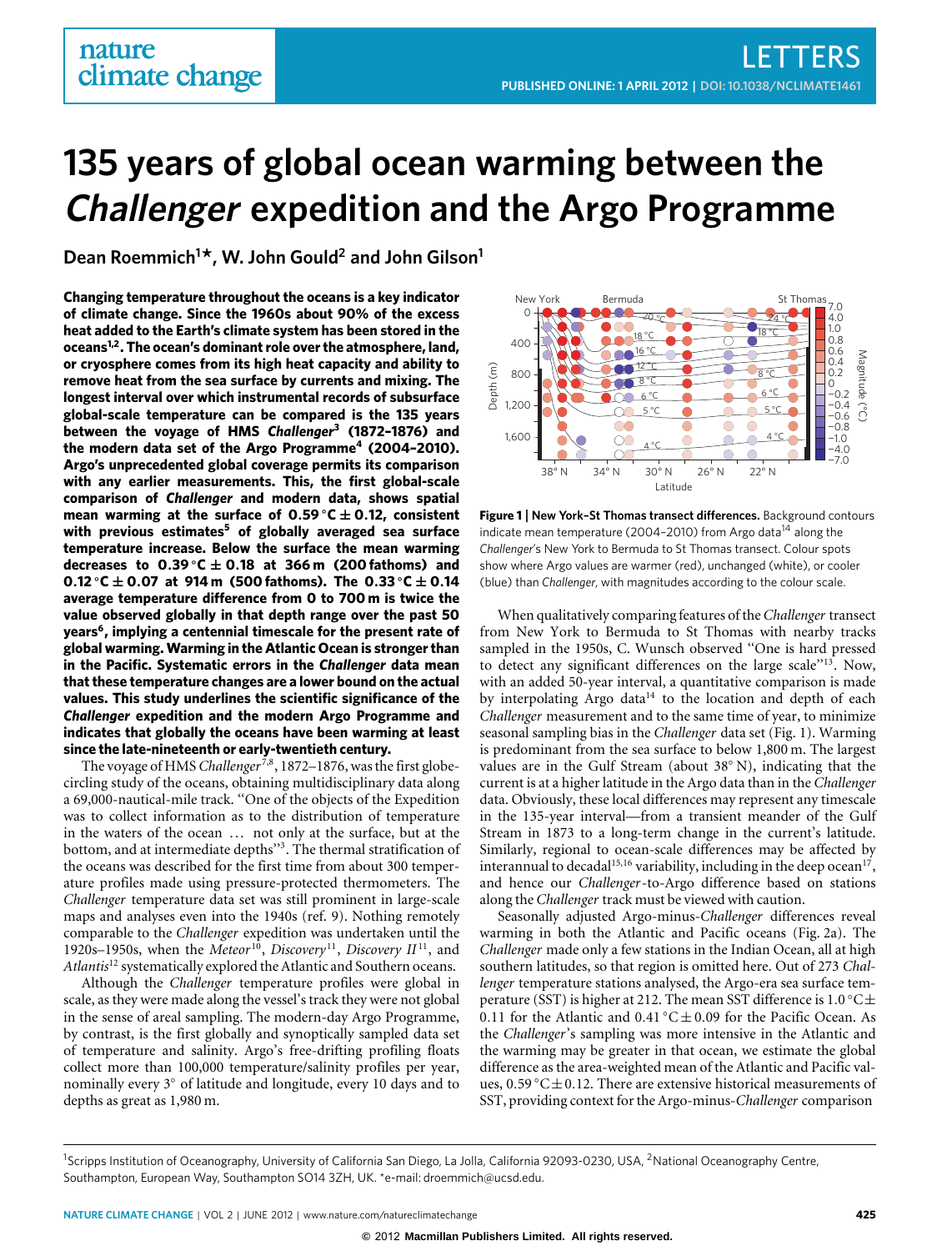

<span id="page-1-0"></span>**Figure 2** | Spatial differences. Background contours indicate the mean temperature (2004–2010) from Argo data[14](#page-3-3) at the sea surface (**a**), 366 m (**b**) and 914 m (**c**). Colour spots indicate the Argo-minus-*Challenger* temperature difference, as in Fig. 1; the colour scale is shown above.

. A time series of reconstructed global mean SST from 1856 to the present day<sup>[5](#page-2-4)</sup> indicates a cooling of SST from 1880 to 1910, with larger warming since 1910. The overall warming<sup>[5](#page-2-4)</sup> between the *Challenger* and Argo eras of about 0.5 ◦C is consistent with the Argo-minus-*Challenger* estimate, given the sampling errors.

Most of *Challenger*'s subsurface temperature measurements were made using Six's (Miller–Casella) thermometers. These are maximum/minimum thermometers, with the mercury column displacing a sliding index to record the maximum or minimum temperature, and are fitted with an external bulb to remove the influence of pressure. These instruments were used in the initial belief that temperature decreased monotonically with increasing depth, an assumption discovered to be incorrect during the voyage. Other types of thermometer were used less often, including reversing thermometers that became commonplace later. The Six's thermometers were graduated in increments of  $1° F (0.56 °C)$  and ''the length occupied by one degree (F) could not easily have been subdivided beyond a quarter"<sup>[3](#page-2-2)</sup>. Hence the temperature, which was recorded to a precision of 0.1 ◦ F (0.06 ◦C), had a reading accuracy of about 0.14 °C. In the report of results<sup>[18](#page-3-8)</sup>, the type and serial number of thermometers used on each station are not specified. The sounding line was 8-mm-diameter hemp, with a bottom weight of 25–75 kg (ref. [3\)](#page-2-2). During the measurements the line was ''...kept quite perpendicular for 5 min...'' and after recovery the thermometers were ''... carefully read and registered... and ... corrected for errors of zero point... and a curve of temperatures drawn''. It is noted that if there were outliers ''... the temperatures at those depths were taken again''[3](#page-2-2) . The *Challenger* also deployed water-filled and mercury-filled piezometers, constructed like unprotected Six's thermometers with one end open<sup>[3](#page-2-2)</sup>. Together with data from the protected thermometers, these could be used to estimate depth. However, the ratio of temperature to depth sensitivity of these instruments was  $1^{\circ}$ C for 78[3](#page-2-2) m of depth change<sup>3</sup>, so they were



<span id="page-1-1"></span>**Figure 3** | **Globally averaged difference.** Mean Argo-minus-*Challenger* temperature difference  $\pm 1$  s.e.m. The black line is a simple mean over all stations with data at 183-m (100-fm) intervals. The red line uses values for the Atlantic and Pacific oceans in a weighted mean, with weights proportional to the area of the two oceans. The blue line applies the Tait pressure correction<sup>[19](#page-3-9)</sup> (-0.04 °C km<sup>-1</sup>) to the weighted mean. Error estimates are described in Methods.

useful for correcting only large errors in near-bottom depths. The *Challenger* data listings<sup>[18](#page-3-8)</sup> do not explicitly state that the fathom (fm) values are uncorrected line-out, but this is evident because the 100-fm and other evenly spaced increments in the data records were obtainable only by measuring and marking the sounding line.

Three sources of systematic error are considered in the *Challenger* subsurface data. First, taking depth from line-out overestimates the true depth of the thermometer, resulting in a warm bias in the recorded temperature. ''If there be a current of any appreciable force, the sounding line begins to wander about, and has to be followed by the ship... an operation of considerable delicacy, even in good weather''[3](#page-2-2) . Second, before the *Challenger*'s voyage, laboratory measurements of pressure effects on the *Challenger* thermometers had been made erroneously<sup>[19](#page-3-9)</sup>. The post-voyage analysis by P. Tait showed that the actual compression effect on the protected glass thermometers was about 0.04 °C km<sup>-1</sup> (0.3° F per 2,500 fm; ref. [19\)](#page-3-9), much less than the prevoyage estimates. We therefore used the raw temperature data<sup>[18](#page-3-8)</sup> rather than the overcorrected version listed in other *Challenger* reports. Finally, the *Challenger* thermometers were mounted in their frames using vulcanite, compression warming of which might be transferred to the glass, causing a small warm bias in the reading<sup>[19](#page-3-9)</sup>. Thus, the errors in depth and temperature all tend to make the *Challenger* temperatures systematically warm at the recorded depths. A small number of temperature measurements were discarded in our analysis. Stations at high southern latitude were excluded owing to the shallow-temperature minimum found there and at a few other locations where Argo indicates a temperature minimum, making them incompatible with the use of maximum/minimum thermometers. The lack of high-latitude and Indian Ocean stations could produce a sampling error in global averages, as multidecadal ocean warming is known to have been strong in the Southern Ocean since the 1930s (ref. [20\)](#page-3-10) as well as having substantial basin-to-basin differences<sup>[17](#page-3-7)</sup>. Error bars on our estimates of globally averaged temperature differences are discussed in the Methods section.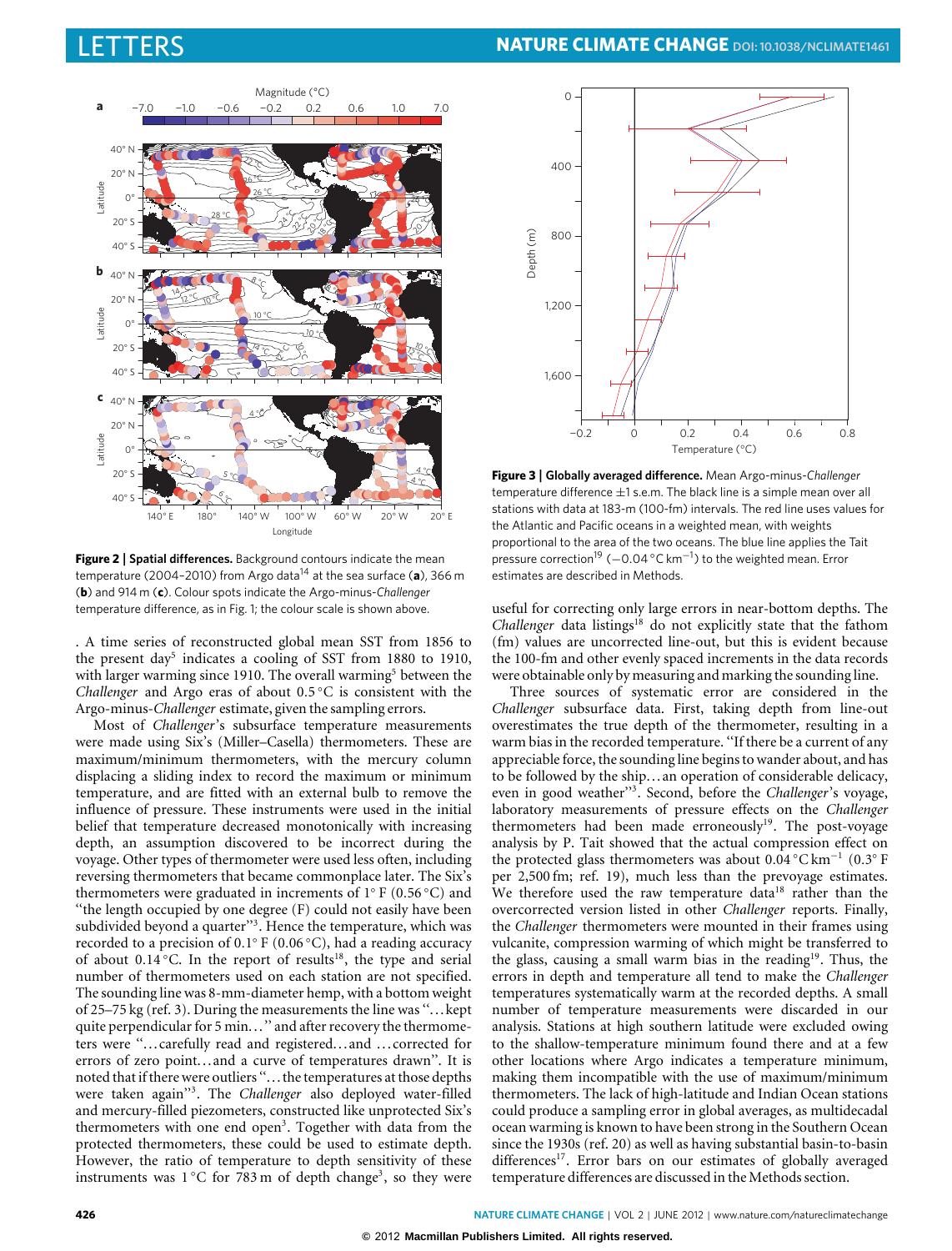<span id="page-2-9"></span>

| Table 1 Summary of data, including depth, s.d. of Argo-minus-Challenger differences and the number of Challenger stations used |  |
|--------------------------------------------------------------------------------------------------------------------------------|--|
| in the analysis.                                                                                                               |  |

| Depth (fm)         |      | 100 | 200  | 300 | 400  | 500  | 600  | 700  | 800  | 900  | 1,000 |
|--------------------|------|-----|------|-----|------|------|------|------|------|------|-------|
| s.d. $(^{\circ}C)$ | 1.14 | .85 | 1.58 | 210 | 0.91 | 0.59 | 0.43 | 0.36 | 0.31 | 0.28 | 0.26  |
| No. stations       | 273  | 220 | 220  |     | 202  | 200  | 176  | 168  | 168  | 159  | 149   |

A listing of the *Challenger* data used and the temperature differences is provided as Supplementary Information.

Proceeding downwards to 366 m (200 fm, [Fig. 2b](#page-1-0)) and 914 m (500 fm, [Fig. 2c](#page-1-0)), the pattern of mostly warm differences persists in both oceans, diminishing in magnitude with depth. The global average temperature difference (ocean area weighted) decreases to 0.39 °C $\pm$ 0.18 at 366 m and 0.12 °C $\pm$ 0.07 at 914 m, reaching zero at about 1,500 m [\(Fig. 3\)](#page-1-1).

For the upper 700 m, the ocean area-weighted difference, using only those stations with samples every 183 m, is  $0.33 \degree C \pm 0.14$ , corresponding to a heat gain of  $1 \times 10^9$  J m<sup>-2</sup>. This increases to  $1.3 \times 10^9$  J m<sup>-2</sup> for 0–1,500 m, or 0.3 W m<sup>-2</sup> of ocean surface area, averaged over the 135-year interval. The average differences, 0–700 m, are  $0.58\textdegree C \pm 0.12$  for the Atlantic and  $0.22\textdegree C \pm 0.11$ for the Pacific Ocean. The Tait pressure correction<sup>[19](#page-3-9)</sup>, equivalent to  $-0.04$  °C km<sup>-1</sup> would increase these values by only 4%. The temperature bias caused by depth errors is difficult to assess, but may be significant at locations such as the equatorial Pacific, where the strong subsurface shear of the Equatorial Undercurrent, not known in*Challenger*'s time, would cause a slant in the line. Evidence of this bias can be seen [\(Fig. 2a](#page-1-0),b) where temperature differences change from positive to negative between the sea surface and 366 m at near-equatorial Pacific stations. A systematic overestimate of 1% in the depth of *Challenger* measurements would result in a warm bias in the 0–700 m average temperature of about 0.05 ◦C.

The *Challenger* temperature measurements are known to be far from perfect and were the subject of controversy as instanced in the correspondence between J. Murray and W. Leighton Jordan in the late 1880s (ref. [21\)](#page-3-11). However, the data were collected with great care and attention, and the large temperature changes over the subsequent 135 years are revealed by comparing the *Challenger* and Argo data sets.

We find that the modern upper ocean is substantially warmer than the ocean measured by HMS *Challenger* in the 1870s and that the warming signal is global in extent. *Challenger* obtained enough measurements of temperature for statistical confidence at about the 95% level in the mean temperature differences and the nature of systematic errors in the *Challenger* data makes these differences a lower bound on the true values. Moreover, comparisons with other temperature records including global SST (ref. [5\)](#page-2-4), extensive subsurface data in the Atlantic as early as the 1920s (ref. [22\)](#page-3-12) and global sub-surface data over the past 50 years<sup>[6](#page-2-5)</sup>, all indicate that the warming has occurred on the centennial timescale rather than being limited to recent decades. From 1969 to 2009, globally distributed temperature measurements, 0–700 m, showed warming of an average of 0.17 ◦C (ref. [6\)](#page-2-5), with the Atlantic Ocean warming more strongly (0.30 ◦C) than the Pacific (0.12 ◦C). The larger temperature change observed between the *Challenger* expedition and Argo Programme, both globally  $(0.33 \degree C \pm 0.14, 0-700 \text{ m})$  and separately in the Atlantic (0.58 °C $\pm$ 0.12) and Pacific (0.22 °C $\pm$ 0.11), therefore seems to be associated with the longer timescale of a century or more.

The implications of centennial-scale warming of the subsurface oceans extend beyond the climate system's energy imbalance. Thermal expansion is a substantial contributor to global sea-level rise<sup>23-[25](#page-3-14)</sup> and extending the record length of subsurface temperature can help in the understanding of the centennial timescale in sea-level rise<sup>[26,](#page-3-15)[27](#page-3-16)</sup>. Furthermore, changes in subsurface temperature and in SST are closely related. SST is important in determining air–sea exchanges of heat and increasing SST is linked to increasing rates of evaporation, and hence precipitation, in the global hydrological cycle[28,](#page-3-17)[29](#page-3-18). The long-term increase of SST should be understood in the context of changes in both temperature and salinity extending deep into the water column.

Enormous advances in ocean-observing technology have occurred from the time of the *Challenger*, when about 300 deep-ocean temperature profiles were acquired over three-and-a-half years by a ship with more than 200 crew on board, to today's Argo Programme, obtaining more than 100,000 temperature profiles annually by autonomous instrumentation. The *Challenger* data set was a landmark achievement in many respects. With regard to climate and climate change, *Challenger* not only described the basic temperature stratification of the oceans, but provided a valuable baseline of nineteenth-century ocean temperature that, along with the modern Argo data set, establishes a lower bound on centennial-scale global ocean warming.

## **Methods**

Consecutive *Challenger* stations were typically spaced 100–300 km apart [\(Fig. 1\)](#page-0-0) and separated by a few days to months. From the standpoint of mesoscale eddy noise, the temperature data might be considered to be independent from station to station. However, regional variability in temperature and heat content on interannual<sup>[30](#page-3-19)</sup> to decadal[17](#page-3-7) timescales is noise in the context of our 135-year *Challenger*-to-Argo difference. To estimate the reduction in the number of independent data points, we divided the multiyear *Challenger* track into seven continuous segments, four in the Atlantic and three in the Pacific, and calculated the along-track autocorrelation of the *Challenger*-to-Argo temperature differences as a function of the number of stations of separation. The sample autocorrelation has a narrow peak at all depths, but a low tail extending from three to five stations before decreasing to zero. Taking twice the integral of the autocorrelation gives a correlation scale of three stations at the sea surface, decreasing to two at 500 fm. For simplicity, we use three stations as the correlation scale at all depths. The standard error (s.e.m.) of the *Challenger*-to-Argo difference was then estimated as the standard deviation (s.d.) divided by the square root of the number of degrees of freedom (NDF), where NDF was the number of stations divided by three. [Table 1](#page-2-9) lists the s.d. of the temperature difference at each depth together with the number of stations. For the differences in 0–700 m average temperature (and difference in heat content) we used the s.d. of 0–700 m average temperatures, and again NDF is one-third of the number of stations that have data every 100 fm over this depth range. Errors listed in the manuscript are one s.e.m.

# Received 18 January 2012; accepted 27 February 2012; published online 1 April 2012

### **References**

- <span id="page-2-0"></span>1. Levitus, S. *et al*. Anthropogenic warming of Earth's climate system. *Science* **292,** 267–270 (2001).
- <span id="page-2-1"></span>2. Bindoff, N. L. *et al*. in *IPCC Climate Change 2007: The Physical Science Basis* (eds Solomon, S. *et al*.) (Cambridge Univ. Press, 2007).
- <span id="page-2-2"></span>3. Wyville Thomson, C. & Murray, J. *The Voyage of H.M.S.* Challenger *1873–1876*. Narrative Vol. I. First Part. Ch. III (Johnson Reprint Corporation, 1885); available at [http://archimer.ifremer.fr/doc/00000/4751/.](http://archimer.ifremer.fr/doc/00000/4751/)
- <span id="page-2-3"></span>4. Gould, W. J. *et al*. Argo profiling floats bring new era of *in situ* ocean observations. *Eos* **85,** 179–191 (2004).
- <span id="page-2-4"></span>5. Smith, T. M. & Reynolds, R. W. Improved extended reconstruction of SST (1854–1997). *J. Clim.* **17,** 2466–2477 (2004).
- <span id="page-2-5"></span>6. Levitus, S. *et al*. Global ocean heat content 1955–2008 in light of recently revealed instrumentation problems. *Geophys. Res. Lett.* **36,** L07608 (2009).
- <span id="page-2-6"></span>7. Wyville Thomson, C. The *Challenger* expedition. *Nature* **7,** 385–388 (1873).
- <span id="page-2-7"></span>8. Anon, The cruise of the *Challenger*. *Nature* **14,** 93–105 (1876).
- <span id="page-2-8"></span>9. Sverdrup, H. U., Johnson, M. W. & Fleming, R. H. *The Oceans, Their Physics, Chemistry, and General Biology* (Englewood Cliffs, 1942).